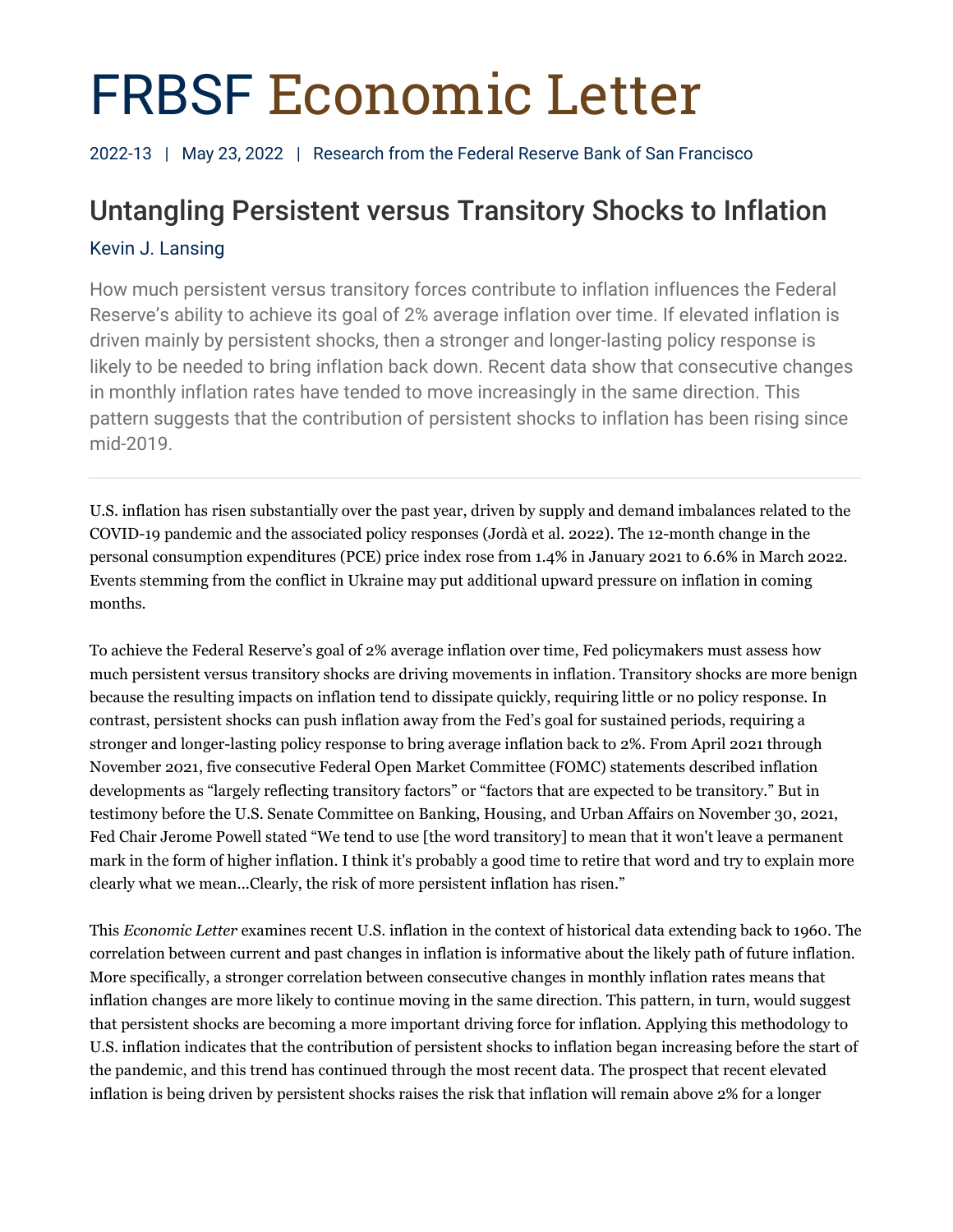period. In such an environment, a strong and long-lasting policy response may be needed to achieve the Federal Reserve's goal of 2% average inflation over time.

# Inflation in historical context

Figure 1 plots monthly inflation rates from February 1960 to March 2022, as measured by the 1-month percentage change in the PCE price index (gray bars). The horizontal red line at 0.165% is equivalent to a 12-

month compound inflation rate of 2%, corresponding to the FOMC's longer-run goal announced in January 2012 (Board of Governors 2012). In other words, if monthly inflation readings were 0.165% for 12 consecutive months, then the resulting 12-month change in the PCE price index would equal 2%. In March 2022, the average monthly inflation rate over the trailing 12 months was 0.533% (blue line). This is the highest reading since January 1982 and is more than three times higher than the rate equivalent to the Fed's goal.



Source: FRB St. Louis FRED database and author's calculations.

Monthly inflation rates are extremely volatile, exhibiting large upward and downward spikes. While the average

monthly inflation rate over the trailing 12 months is much smoother, it can spend considerable time above or below the goal-equivalent rate. From January 2012 through February 2020, just before the start of the pandemic, the average monthly inflation rate over the trailing 12 months was below the goal-equivalent rate for 85% of the time, or 83 out of 98 months. Over the same period, the effective federal funds rate was set near zero for 48% of the time. This prolonged episode of mostly below-goal inflation, despite highly accommodative monetary policy, suggests that persistent downward shocks to inflation were an important driving force for inflation during those years.

Figure 2 provides a closer look at how the PCE price index has evolved since the Fed announced its 2% inflation goal in January 2012. From January 2012 to February 2020, the PCE price index rose at an average annual rate of only 1.39%, again pointing to the idea of persistent downward shocks to inflation. But since February 2020, the index has risen at a much higher average annual rate of 4.20%. This number includes two consecutive monthly declines in the index during March 2020 and April 2020, representing a period of transitory deflation.

In August 2020, the FOMC announced a revised policy framework that "seeks to achieve inflation that averages 2% over time" (Board of Governors 2020), although there is no specific mathematical formula to define the average. Since January 2012, the PCE price index has risen at an average annual rate of 1.96%—very close to the 2% goal. Given the recent elevated inflation readings, an important issue for Fed policymakers is whether recent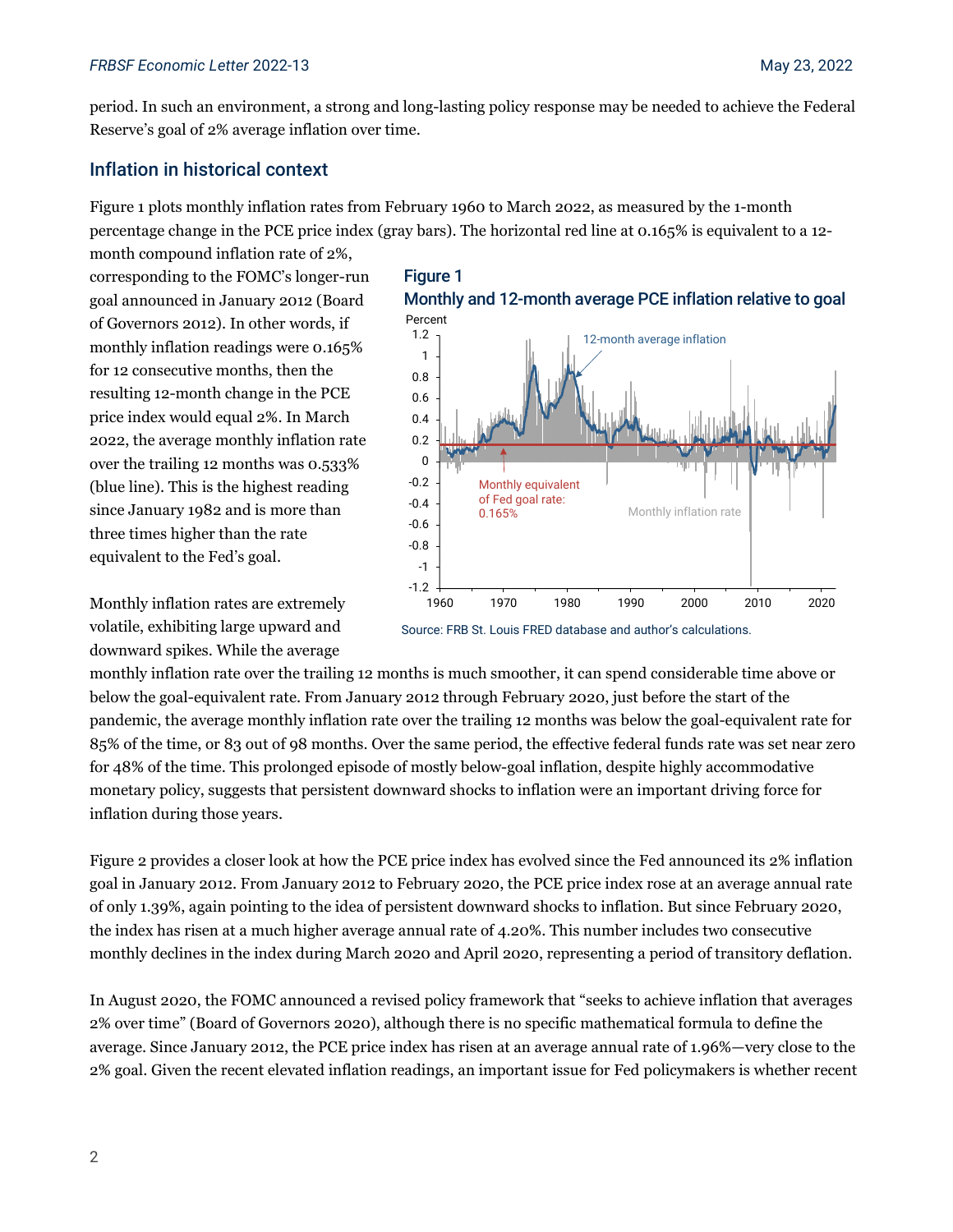inflation is being driven mainly by persistent or transitory shocks. If it's being driven mainly by persistent shocks, there would be an increased risk that future average inflation will be higher than the Fed's goal.

# Persistent versus transitory shocks

Stock and Watson (2007) develop a model of inflation behavior that distinguishes between persistent and transitory shocks to inflation. A transitory shock is one that pushes inflation away from its longer-run value but does not shift the longer-run value. In contrast, a persistent shock is one that can shift the longer-run value over time. In any given sample of data, the relative contribution of persistent versus transitory shocks to





Note: Green line shows the average annual inflation rate computed between the indicated dates, before and after the onset of the COVID-19 pandemic. Red line shows the average annual inflation rate computed since January 2012 relative to a 2% average annual inflation trend over the same period (light blue line). Source: FRB St. Louis FRED database and author's calculations.

inflation can be estimated using a variety of empirical methods. One way to gauge the relative contributions of the two types of shocks is the "shock volatility ratio," defined as the standard deviation of persistent shocks divided by the standard deviation of transitory shocks.

Jørgensen and Lansing (2022) show that the shock volatility ratio for the Stock-Watson model is directly linked to the correlation coefficient between consecutive *changes* in inflation, which is a measure of inflation persistence. Another measure of inflation persistence is the correlation coefficient between consecutive *levels* of inflation. Figure 3 plots both of these persistence measures. In each case, the correlation coefficient is computed using a 10-year rolling window of monthly data. As the window shifts forward in time, older data is dropped while new data is added.

The persistence of inflation levels (blue line) was high during the Great Inflation

#### Figure 3





Note: Correlation coefficients computed using a 10-year rolling data window. Source: Author's calculations.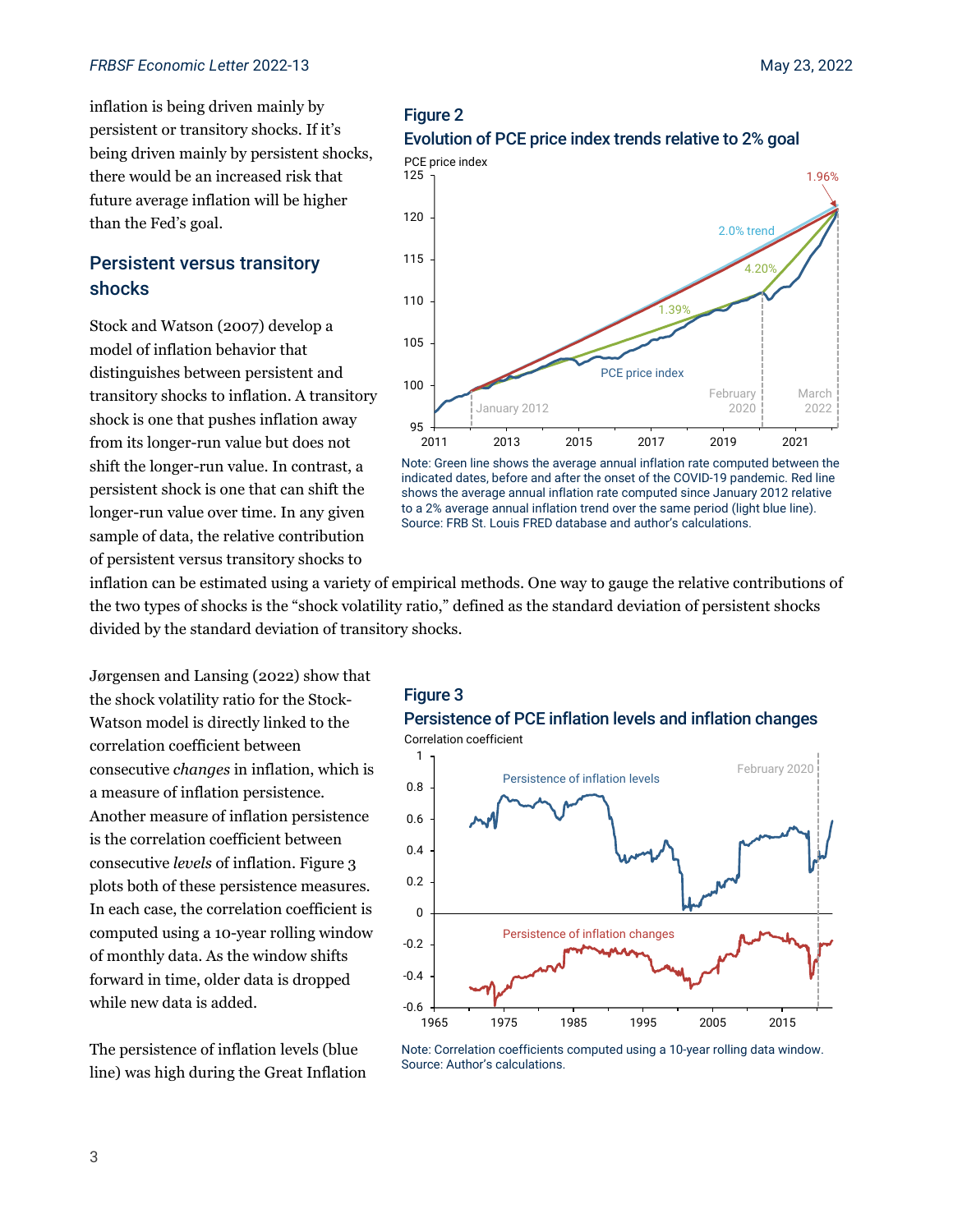#### *FRBSF Economic Letter* 2022-13 May 23, 2022

of the 1970s when inflation itself was high. The level of inflation and its persistence both declined when the FOMC pursued an aggressive disinflation policy under Fed Chair Paul Volcker. The persistence of inflation levels started to rebound during the mid-2000s and then rose further during the Great Recession from December 2007 to June 2009. When the 10-year rolling window moves beyond the Great Recession, the persistence of inflation levels drops sharply. The most recent data show a pickup in the persistence of inflation levels that started in mid-2019, nearly a year before the onset of the pandemic.

The persistence of inflation changes (red line) exhibits a pattern that is broadly similar to the persistence of inflation levels. But in the case of inflation changes, higher persistence now corresponds to a less negative correlation coefficient. A strongly negative correlation coefficient indicates that an upward movement in inflation is typically followed by a downward movement, such that inflation tends to remain close to its longerrun value. But as the correlation coefficient for inflation changes approaches zero from below, the behavior of inflation approaches a "random walk," which follows no regular pattern and therefore has no tendency to revert to any longer-run value. In this extreme case, the level of inflation could drift away from the Fed's 2% goal for very long periods. It is important to remember, however, that measures of inflation persistence and the level of inflation itself can be influenced by a shift in monetary policy, with the prime example being the Volcker disinflation of the early 1980s (Daly 2022).

Figure 4 plots the shock volatility ratio computed directly from the correlation coefficient between consecutive changes in monthly inflation. The shock volatility ratio exhibits the same basic pattern as the correlation coefficient plotted in the bottom half of Figure 3. The contribution of persistent shocks to inflation is high during the years following the Great Recession. This pattern helps to account for the persistent undershooting of the Fed's inflation target from 2012 to 2020. Like the correlation coefficient between consecutive inflation changes, the shock volatility ratio started to rise in mid-2019, and this trend has continued in more recent data.

# Figure 4



Note: Computed from correlation coefficient between consecutive changes in monthly PCE inflation, as described by Jørgensen and Lansing (2022). Source: Author's calculations.

At the end of the data sample in March 2022, the shock volatility ratio is around 2, which means that persistent shocks to inflation are about twice as volatile as transitory shocks. This result implies that persistent shocks are the more important driver of recent inflation movements. The higher shock volatility ratio in recent data also implies that the optimal forecast should place more weight on recent elevated inflation readings, reflecting an increased likelihood that longer-run inflation has drifted up. But it is important to note that the FOMC's decision in March 2022 to begin an "appropriate firming in the stance of monetary policy" would be expected to influence the future behavior of inflation.